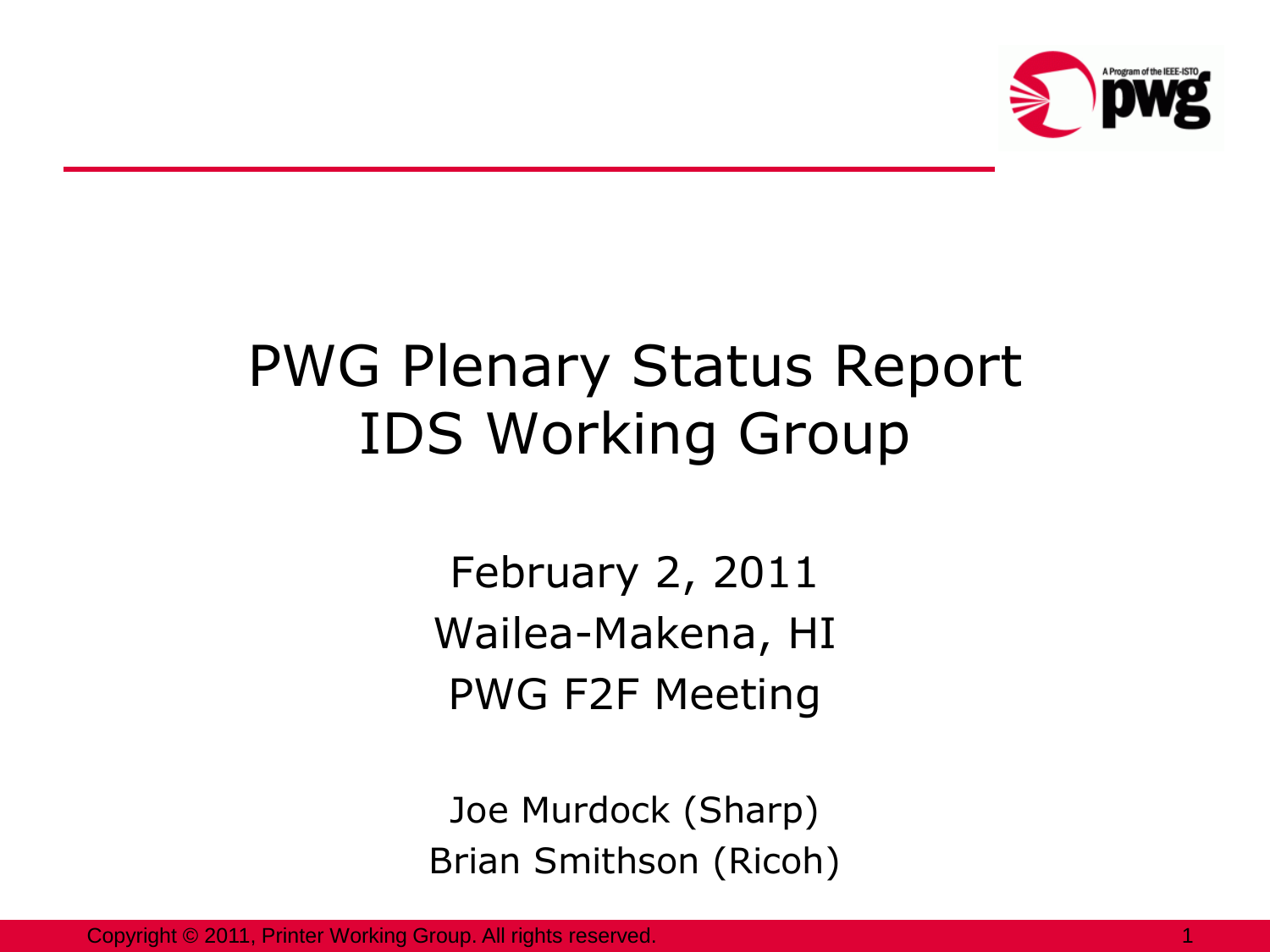### Purpose of the effort



- The industry is moving beyond basic authentication for access to corporate networks to a more detailed assessment of the "health" of devices before allowing them to access the network.
	- Hardcopy Devices attach to networks, but there's no standard set of metrics that is used to assess an HCD.
		- As a result, HCDs are treated as an exception and are allowed to attach to the network based solely on a MAC address.
- Hardcopy Devices are currently allowed unfettered access to and storage of secure and controlled documents. There is no standard for controlling document access and defining usage behavior for protecting secure documents.
- Hardcopy Devices are providing services to mobile devices running different operating system with different methods to consume Hardcopy service. Hardcopy Devices are extending their services as "cloud" resources, and consuming resources from the "cloud". There is no standard or recommended methodology for authenticating and securing the mobile and hardcopy device, their services or the users consuming those services.
- Hardcopy Devices are providing and consuming services outside of the traditional concept of a local user on a physical device. There are currently no standards or recommendation for controlling or validating access to these services.
- Our goal is to provide the metrics and mechanisms that allow HCDs to fully participate in assessment-protected networks and provide secure, controlled access to documents and hardcopy services regardless of location or consumer.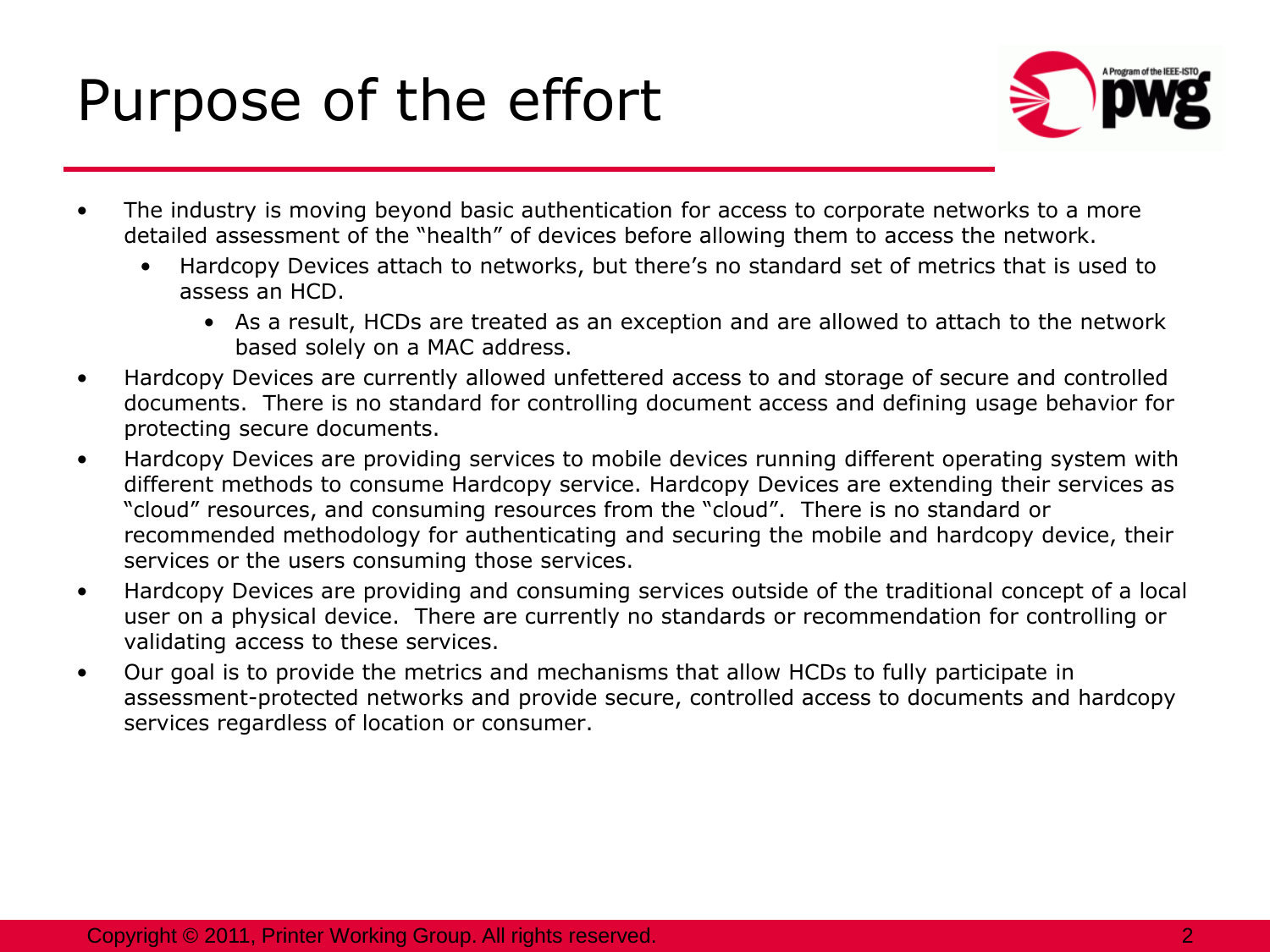# Work Items for the WG



- What We're Doing
	- We are defining a standard set of metrics that can be measured or assessed in Hardcopy Devices to gauge if they should be granted access to a network.
	- We are providing recommendations for identifying and authenticating Hard Copy and mobile devices, services and users in a global workspace.
	- We are defining standard attributes and values for authorizing Hard Copy Devices, their services and users in a global workspace
	- We are defining a set of standard security attributes to be attached to mobile and remote imaging jobs
	- We are defining common log formats and values to facilitate automated log analysis.

#### • What We're NOT Doing

- We are NOT defining any new assessment protocols, nor assessment extensions to existing authentication protocols.
- We are NOT endorsing any of the competing network assessment protocols (TNC, NAC, NAP, NEA). Our goal is to enable Hardcopy Devices to participate in any/all of them.
- We are NOT defining any new security protocols.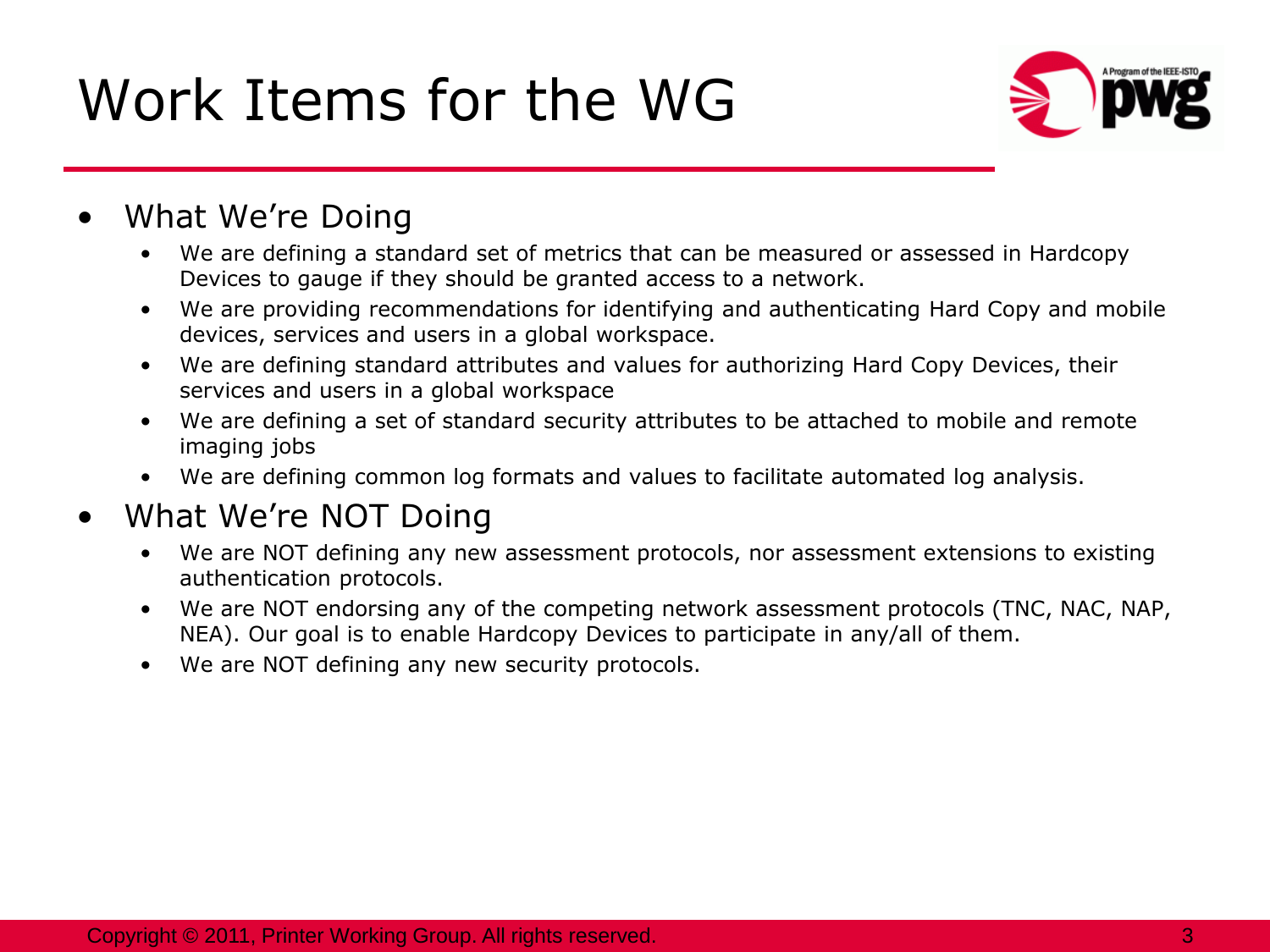# Administration



- IDS WG Chairs
	- Joe Murdock (Sharp)
	- Brian Smithson (Ricoh)
- IDS WG Secretary:
	- Brian Smithson (Ricoh)
- IDS WG Document Editors:
	- HCD-ATR: Jerry Thrasher (Lexmark)
	- HCD-NAP: Joe Murdock (Sharp), Brian Smithson (Ricoh)
	- HCD-TNC: Ira McDonald (Samsung), Jerry Thrasher (Lexmark), Brian Smithson (Ricoh)
	- HCD NAC Business Case: Joe Murdock (Sharp)
	- IDS-CR: Joe Murdock (Sharp), Ira McDonald (Samsung), Ron Nevo (Samsung)
	- HCD-Remediation: Joe Murdock (Sharp)
	- HCD-NAP-SCCM: Joe Murdock (Sharp)
	- HCD-Log: Mike Sweet (Apple)
	- IDS-Identification-Authentication-Authorization (IAA): Joe Murdock (Sharp)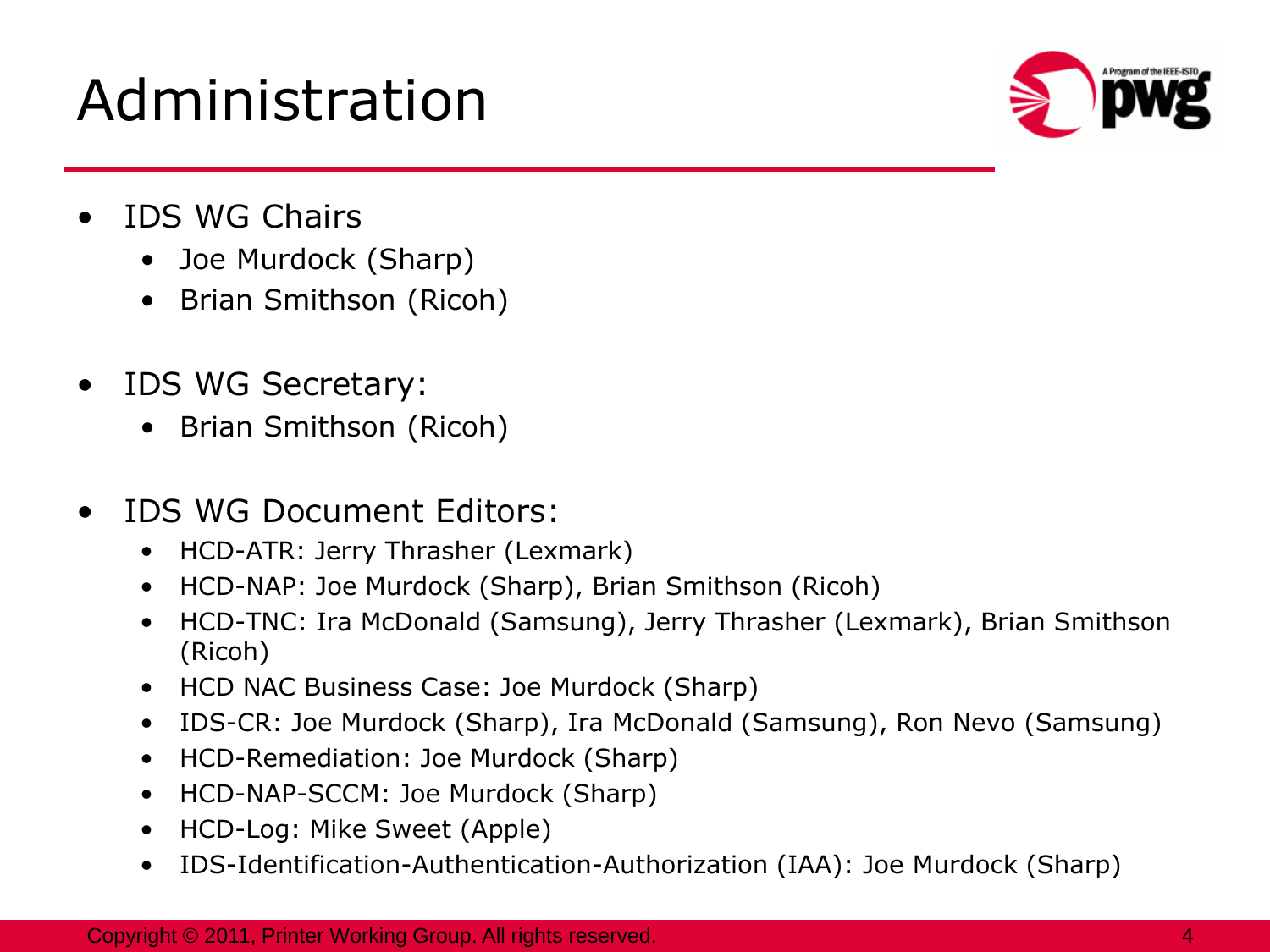## Current Status



- HCD-Assessment-Attributes document
	- Stable. XML Schema is under review
- HCD-NAP Binding Document
	- Stable.
- IDS-Common Requirements specification
	- Target completion date Q3, 2011
- HCD-TNC Binding Document is under development.
	- Target completion date of Q3, 2011.
- HCD-Remediation Specification is under development
	- Target completion date of Q3, 2011.
- HCD-NAP-SCCM specification
	- On hold
- HCD-Log Specification is under development
	- Target completion date of Q3, 2011.
- IDS-IAA specification is under development
	- Target completion date of Q3, 2011.
- MPSA IDS/NAC Article and survey published in November newsletter
- IEEE 2600.1 Supporting Document charter under development
	- Target completion date TBD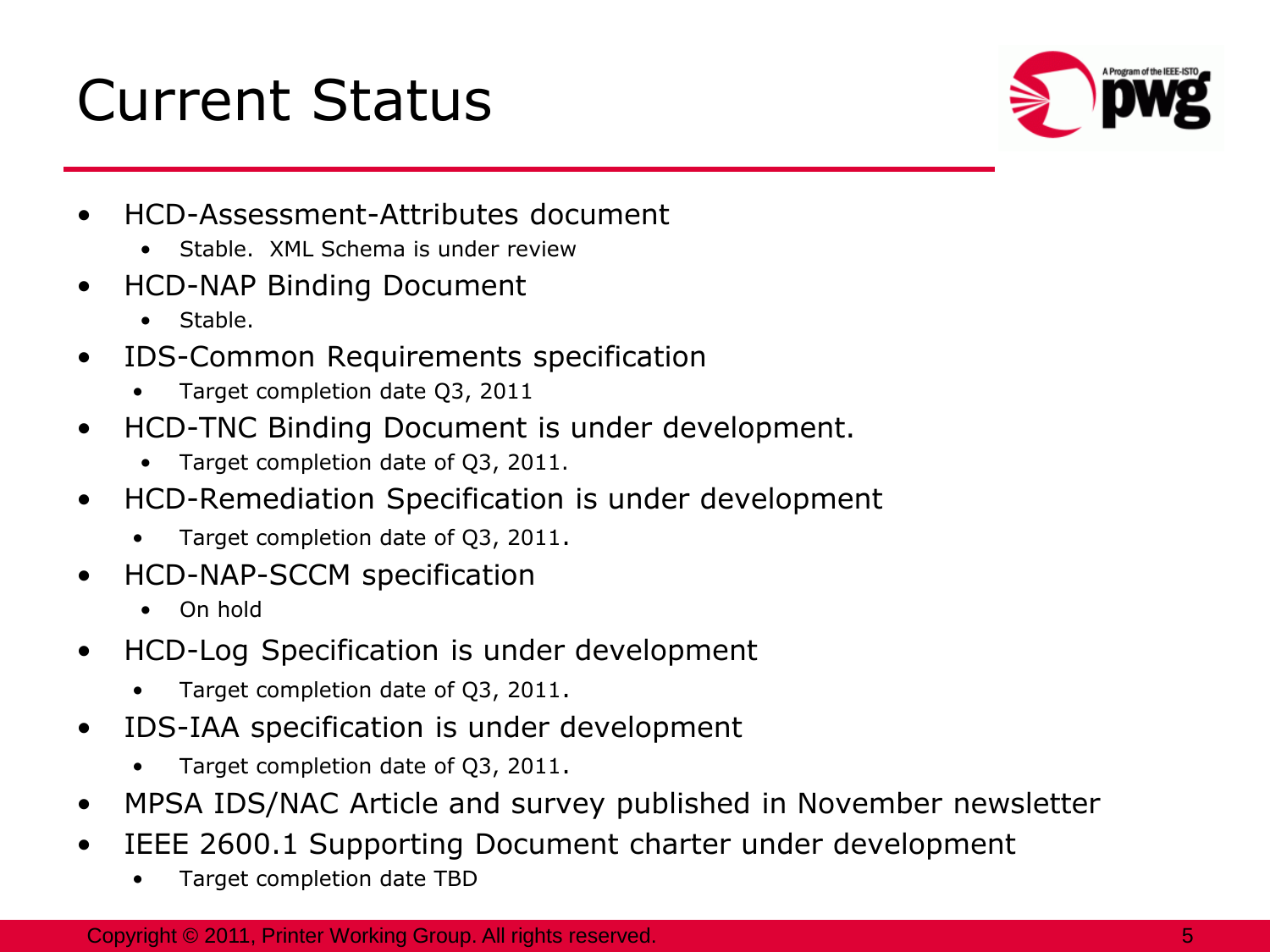## Current Activities



- HCD-TNC Binding Specification (Q3 2011)
	- Interaction with TCG Hardcopy Workgroup
- IDS-Common Requirements specification (Q3 2011)
- HCD-Remediation specification (Q3 2011)
- HCD-NAP-SCCM Binding (on hold)
- HCD-Log (Q3 2011)
- IDS-Identification-Authentication-Authorization (Q3 2011)
- PWG Security Ticket (Q2 2011)
- IEEE 2600.1 supporting documents (for US NIAP TBD)